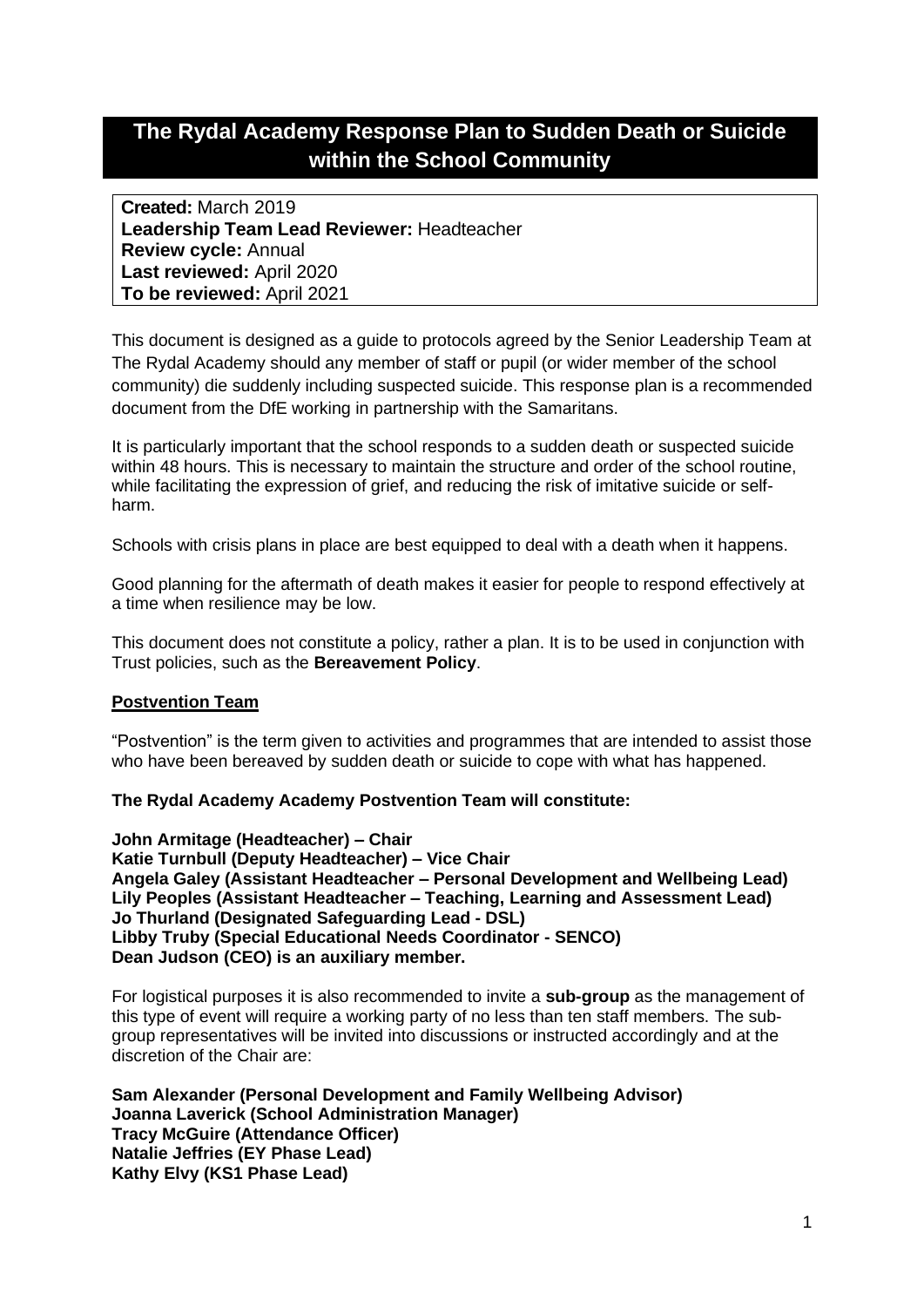# **Sarah Woodthorpe (LKS2 Phase Lead) Charlotte Mawson (UKS2 Phase Lead)**

*\*In the absence of the Headteacher or if it is not suitable for him to reasonably continue the duties of Chair, the Deputy Headteacher will conduct these duties, unless the fatality is the Headteacher in which case the Chief Executive Officer will Chair. All other roles within this plan will also be conducted by another member of staff from the Postvention Team if it is not suitable for the named member of staff to carry out those duties.*

# **If the Sudden Death or Suicide occurs within term time**

This group will meet at 7.00 a.m. if news has broken overnight of a sudden death or suicide. If news breaks during the working day the group will meet at the earliest possible convenience.

# **First Day Planned Procedure**

- 1. It is highly probable that school will be contacted by parents and other outlets before it has been possible to establish factual information. In this instance the phones are to be manned only by the School Administration Manager who will direct all callers that school is open and that this is the only information that is available at this time.
- 2. The Headteacher will contact Police Safeguarding (01325 742027) to establish the nature of the death and whether it is a sudden death or suspected suicide. They will bring official guidance to the initial Postvention Team meeting where at all possible. In the event that this cannot be established before 8.00 a.m. an initial meeting will still be held and a subsequent meeting will occur as a soon as possible afterwards
- 3. The Heateacher will inform the Chair of Governors and Directors as well as Heads of other SWIFT schools of the news
- 4. It is highly probable that news will already have been spread, possibly been embellished and many tributes and/or possible conclusions may well have been drawn by members of the general public through social media. This is when an event is termed to have become 'viral.' The Designated Safeguarding Lead and Police Safeguarding to review the extent to which this has happened and direct the Postvention Team accordingly
- 5. Many pupils will be arriving on site from 7.30 a.m. onwards possibly highly distressed. The Pastoral Team (Personal Development and Wellbeing Lead, Personal Development and Family Wellbeing Advisor and Attendance Officer will direct these pupils to the Sub Group who will be using the Pastoral Hub (or another room if the Pastoral Hub is unavailable) as a relief bay. The Designated Safeguarding Lead will be based in the Main Reception to support the School Administration Manager with parent liaison.
- 6. All other staff members will be directed to attend an urgent staff meeting at 8.30 a.m. in the KS1 Hall where the Headteacher and Deputy Headteacher will break the news and give instructions for the day in a prepared statement, while the Teaching, Learning and Assessment Lead and SENCO are on hand to support. Any questions will be answered accordingly. This is to be completed on the first day and all subsequent days as is appropriate and necessary.
- 7. At 9.00 a.m. the first bell will ring and pupils will be directed to assemblies informing them, at an appropriate level, of the factual detail to hand and instructing them of the planned activities of the day.

These assemblies will take place simultaneously as grief and shock as well as rumour will spread across all year groups instantaneously.

*All teaching and learning staff and pupils will be required to attend assembly.*

8. After the completion of assemblies, where at all possible, usual routines are adhered to throughout the school day.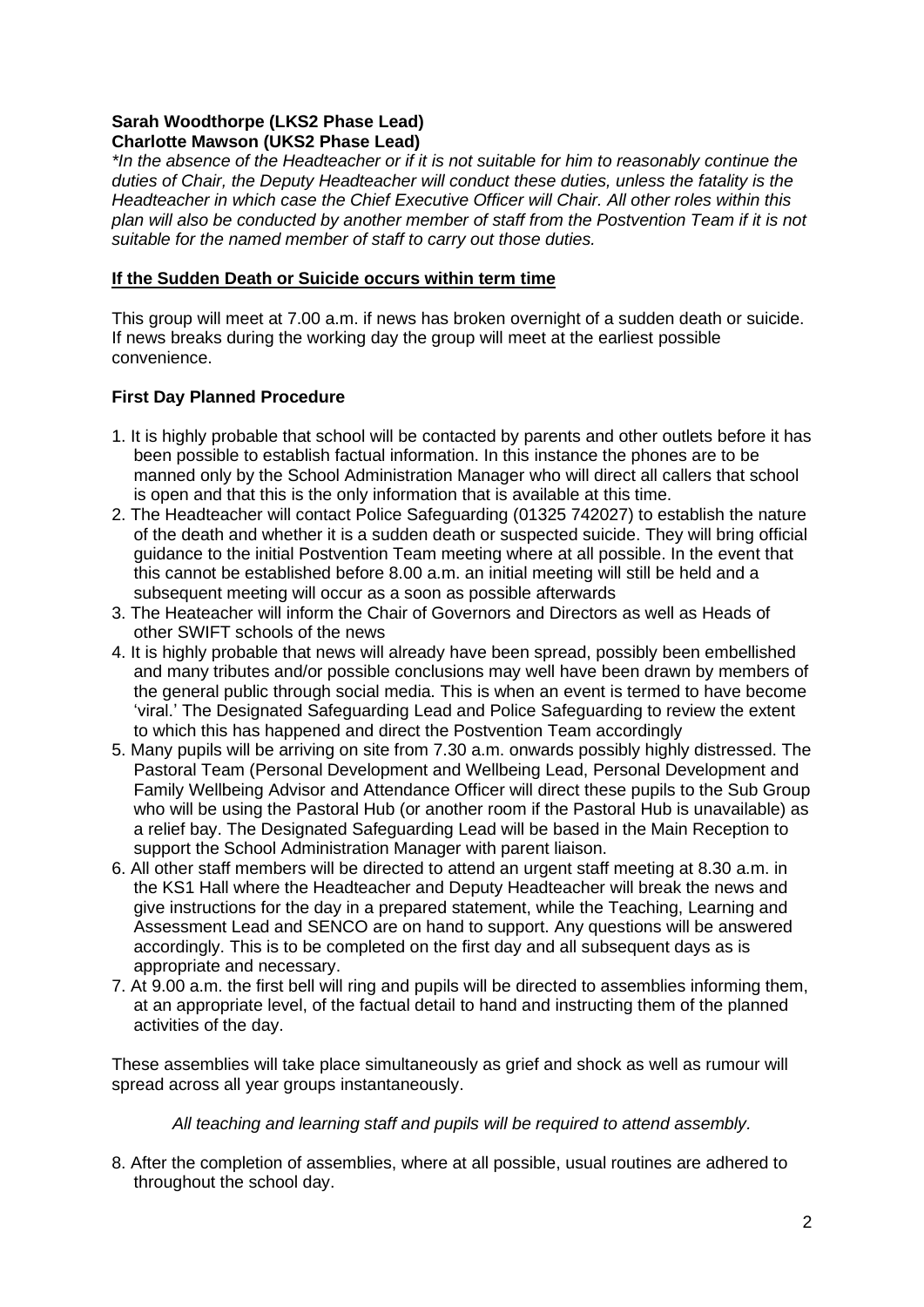- 9. Relief rooms to be established throughout the school day to be manned by the Postvention Team and Sub-group
- 10. At 3.45 p.m. a close of day Postvention Meeting will be held to establish a plan moving forward overnight and into Day 2
- 11. At this juncture 'risk' individuals will be discussed and individual management plans created for pupils and staff most at risk from depression or in need of specific bereavement counselling

#### **If the Sudden Death or Suicide occurs during school holidays**

It is highly probable that the Headteacher will be the first person to be aware of a sudden death or suicide occurring during the school holidays. However, if this is not the case then the member of school staff who is first aware of the death should inform the Headteacher at the earliest opportunity. As many of the members of the Postvention Team as are available should then meet/be in communication with each other to determine the most appropriate plan.

\* As with the plan for a sudden death or suicide within term time, in the absence of the Headteacher or if it is not suitable for them to reasonably continue the duties of Chair, the Deputy Headteacher will conduct these duties, unless the death is the Headteacher in which case this will be the Chief Executive Officer.

# **Support Signposting**

The School will adhere to DfE recommendations and offer the following external support groups:

#### **Adults:**

Samaritans – Darlington – 01325464465 13 Woodland Road Darlington County DurhamDL3  $7B<sub>1</sub>$ 

Cruse Bereavement Care - Darlington: 01325 288633 Durham and Stockton: 01325 288633 Guisborough: 01287 610734 Middlesbrough: 01642 210284

# **Children:**

Child Line: 08001111 Winstons Wish: 08452 030405 Young Minds: 020 7089 5050

#### **Media Relations**

The Postvention Team Chair will be the designated media spokesman and all other contact with media outlets is to be deterred in the statement at the staff meeting (during term time) / in conversation with individual staff members as they are notified of the death (during school holidays). The Postvention Team Chair may elect to enlist the support of external media liaison advisors.

They will issue a prepared statement and not deviate from this using the guidance in the Samaritans document "How to prepare schools."

Media liaison will be concluded in partnership with the Samaritans Press team – 07943809162 or (0)20 8394 8300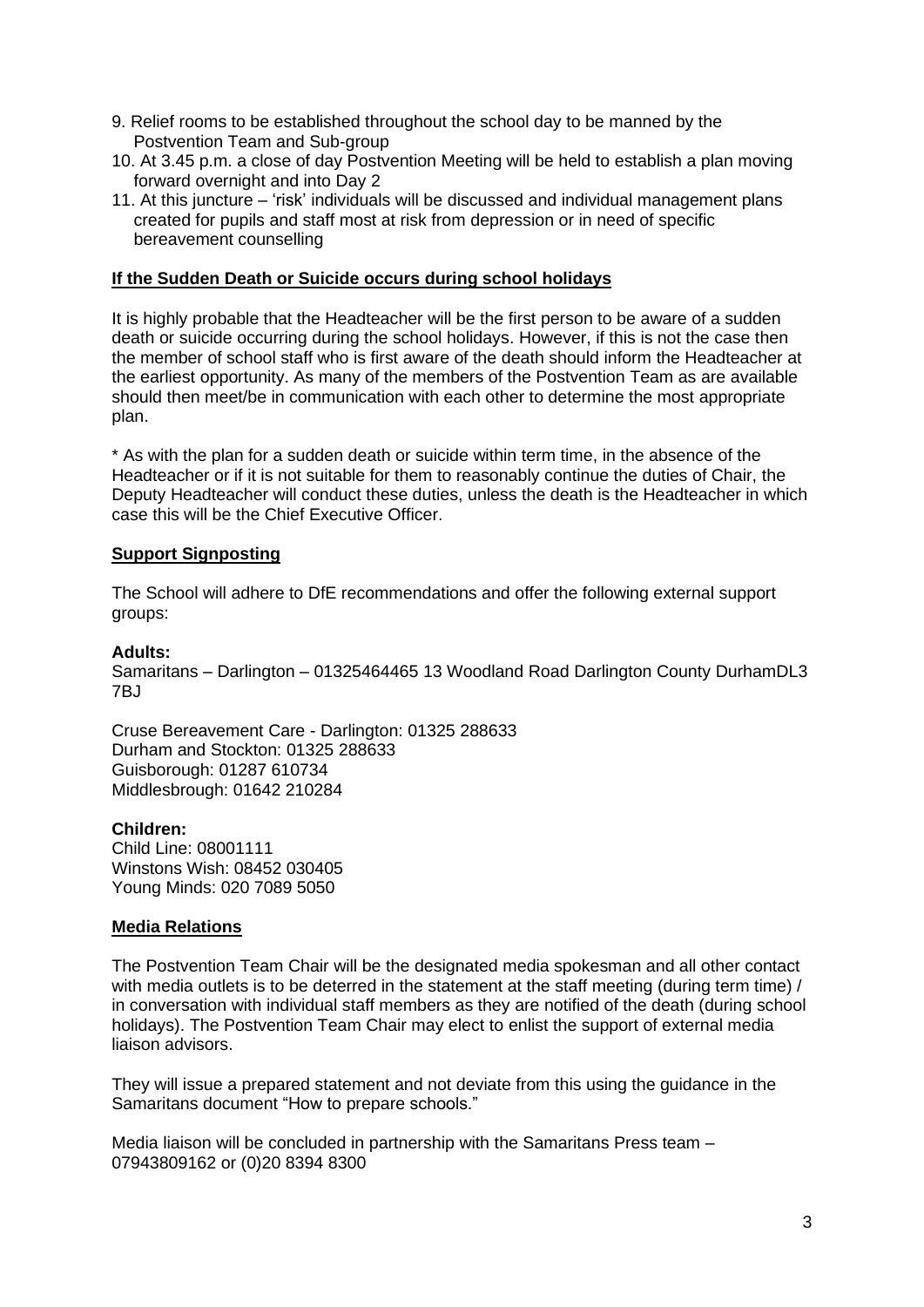This will be published on the school website.

#### **Funerals and Memorials**

Memorials are an issue that need to be carefully managed to take into account the wide range of feelings that are likely to be displayed.

It is recommended that a two week memorial period is set up within a school. A designated area for floral memorials will be established in the school grounds. The School Office will forward any correspondence to the bereaved family on their request.

Details of this will be in the media statement and on the school website.

A permanent memorial may be erected for a sudden death – it is not however recommended for a suicide.

**Schools cannot control online memorials and other social networking activity following a suicide. However, students should be warned about the risks of online memorials – their comments may become public/published without their permission, online memorials can attract negative and hurtful comment and anything that romanticises suicide can be harmful to those who are vulnerable. This will happen during assembly where the Sudden Death or Suicide occurs during term time (point 7 of the plan) or at the earliest opportunity where the death occurs during the school holidays.**

If the deceased and their family are religious the School will seek to establish relations with the relevant religious designate at the earliest opportunity. If a humanist funeral is anticipated likewise the relevant body will be contacted. These bodies will be encouraged to partake in any memorial tributes with the school and the school will have full representation at funerals. This will be coordinated by the Headteacher.

Any member of staff may request to attend the funeral. The Headteacher will arrange cover where possible if during term time.

Pupils will be permitted to attend funerals of peers with their parents or carers where this occurs during term time.

In the event of the loss of a member of staff, staff may request to attend the funeral where this occurs during term time. A school memorial service may be arranged to allow attendance from the full school community.

#### **Responding to suspected suicide**

In some cases, where there is an on-going investigation or where the family does not want the cause of death to be disclosed (or reported as suicide), it can be challenging for a school to decide how to proceed.

While the fact that someone has died may be disclosed immediately, information about the nature and cause of death should not be disclosed until the family, and/or the relevant authorities, have been consulted.

**In this situation, the school will state that the nature and cause of death are still being determined and that additional information will be forthcoming**.